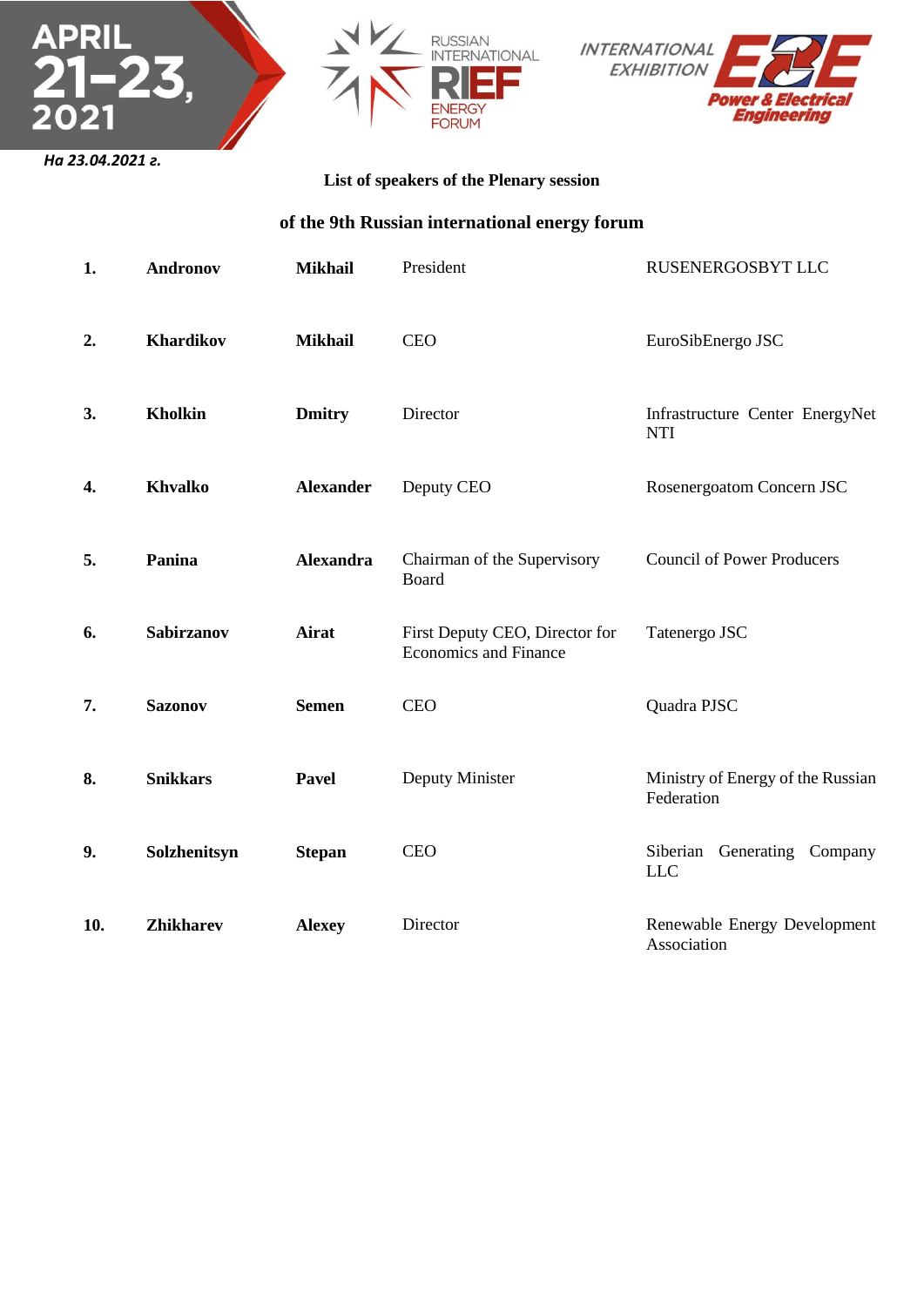





## **List of speakers**

## **of the 9th Russian international energy forum**

| 11. | <b>Adamov</b>    | Yevgeny       | D. Sc. in Engineering, Professor,<br>Scientific Leader                                             | Dollezhal Research and<br>Development Engineering<br>Institute of Energy Equipment                                                               |
|-----|------------------|---------------|----------------------------------------------------------------------------------------------------|--------------------------------------------------------------------------------------------------------------------------------------------------|
|     |                  |               | Member of the Scientific and<br><b>Technical Council</b>                                           | Unified Energy System Non-<br>profit Partnership                                                                                                 |
| 12. | Akopjanyan       | <b>Suren</b>  | <b>CEO</b>                                                                                         | Astrakhan Power Sale Company                                                                                                                     |
| 13. | <b>Akulichev</b> | <b>Vitaly</b> | Deputy CEO for Digital<br>Transformation                                                           | <b>IDGC</b> of Centre and Privolzhie<br><b>PJSC</b>                                                                                              |
| 14. | <b>Aleshina</b>  | Yulia         | Head                                                                                               | Regional Rating Service for the<br>Nizhny Novgorod Region                                                                                        |
| 15. | <b>Alferyeva</b> | Anna          | Management Director for<br>contacts with major customer<br>Industry, Energy,<br>Telecommunications | Sberbank Leasing JSC                                                                                                                             |
| 16. | <b>Artikov</b>   | <b>Rashid</b> | Head of the Expert Board                                                                           | <b>International Centre for Support</b><br>and Development of Industrial<br>Enterprises                                                          |
|     |                  |               | Member of the Executive<br>Committee                                                               | Scientific Expert Council under<br>the Working Group of the<br>Federation Council of the<br>Federal Assembly of the<br><b>Russian Federation</b> |
|     |                  |               | Deputy Chairman                                                                                    | Competence Centre for<br>Resource Saving, Energy<br><b>Efficiency and Ecology</b>                                                                |
| 17. | <b>Bakunin</b>   | <b>Alexey</b> |                                                                                                    | Market expert                                                                                                                                    |
| 18. | <b>Bellendir</b> | <b>Eugeny</b> | <b>CEO</b>                                                                                         | HydroProject Institute                                                                                                                           |
| 19. | <b>Belousov</b>  | <b>Sergey</b> | Director of Development<br>Program                                                                 | Moscow Energy Institute<br>(National Research University)                                                                                        |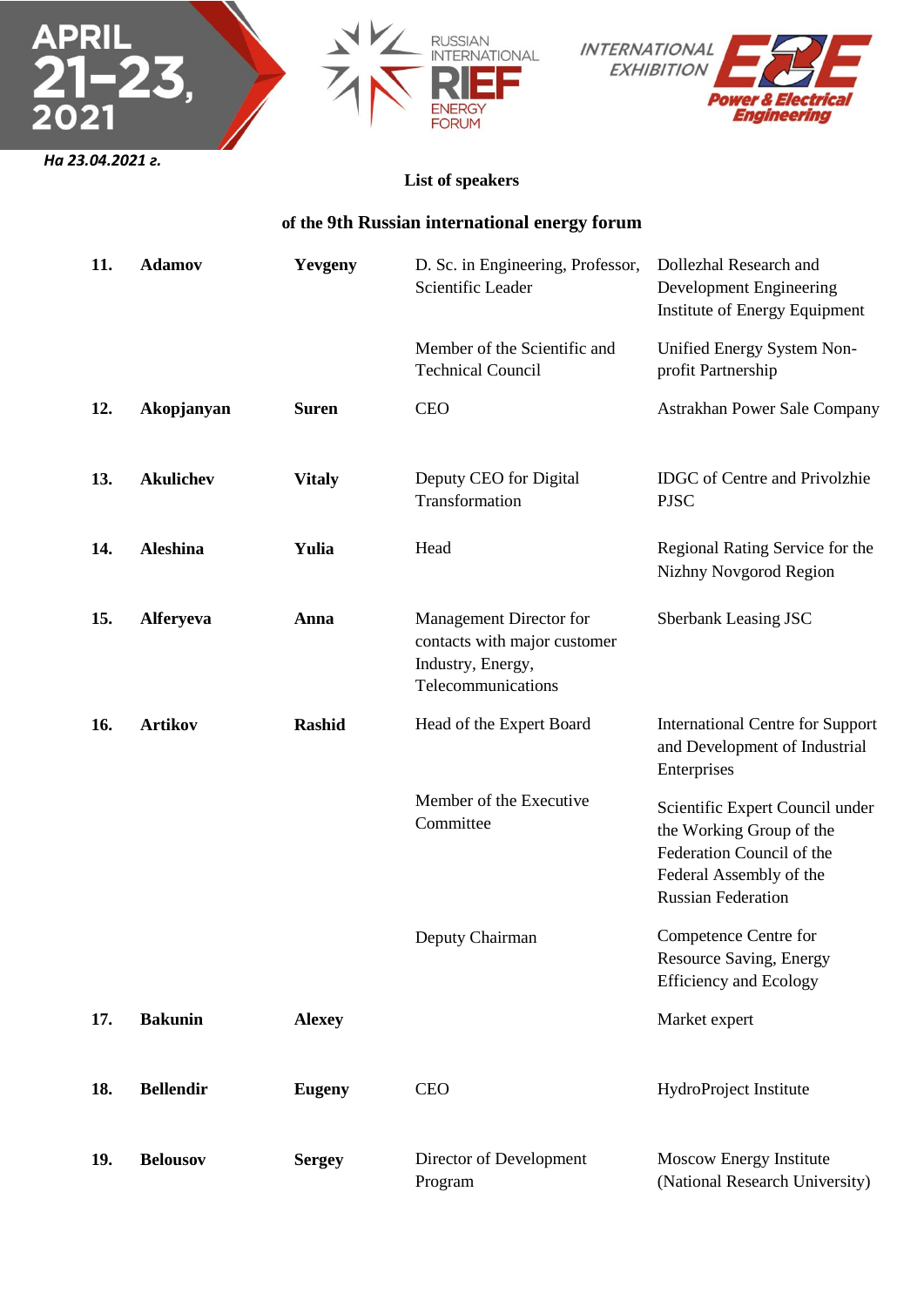





**APRI** 

Member Scientific and Technical Council of Unified Energy System Nonprofit Partnership

| 20. | <b>Belov</b>        | <b>Sergey</b>    | Head                                                                                     | Electric Drive Design Bureau<br>Armalit JSC                                               |
|-----|---------------------|------------------|------------------------------------------------------------------------------------------|-------------------------------------------------------------------------------------------|
| 21. | <b>Baltabayev</b>   | <b>Kuanysh</b>   | <b>Executive Director</b>                                                                | <b>ECOJER</b> (Kazakhstan<br><b>Association of Regional</b><br>Environmental Initiatives) |
| 22. | <b>Belyaev</b>      | <b>Ilya</b>      | Deputy CEO for Regional Sales                                                            | PLC Technology LLC                                                                        |
| 23. | <b>Belyakova</b>    | Olga             | Deputy CEO                                                                               | <b>CCI France Russie</b>                                                                  |
| 24. | <b>Bezrukova</b>    | Elena            | Deputy Director, Energy and<br><b>Mechanics Department</b>                               | Vodokanal of St. Petersburg                                                               |
| 25. | <b>Bilenko</b>      | <b>Victor</b>    | D. Sc. in Engineering, Chief<br><b>Technical Officer</b>                                 | <b>Inter Automatic JSC</b>                                                                |
|     |                     |                  | Chairman of the Section                                                                  | Scientific and Technical Council<br>of Unified Energy System Non-<br>profit Partnership   |
| 26. | <b>Biruchkov</b>    | <b>Ilya</b>      | Head of Technological<br>Connection Methodology and<br><b>Reports Department</b>         | Rosseti Lenenergo PJSC                                                                    |
| 27. | <b>Blinkov</b>      | <b>Andrey</b>    | <b>Head of Bankruptcy Support</b><br>Section, Legal Support<br>Department                | <b>IDGC</b> of North-West PJSC                                                            |
| 28. | <b>Blyashko</b>     | <b>Yakov</b>     | <b>CEO</b>                                                                               | <b>INSET</b> Interbranch Scientific<br>and Technical Association CJSC                     |
| 29. | <b>Bobyl</b>        | <b>Alexander</b> | D. Sc. in Physical and<br>Mathematical Sciences,<br>Professor at Photonics<br>Department | LETI St. Petersburg State<br><b>Electric Engineering University</b>                       |
| 30. | <b>Bochkovskaya</b> | <b>Maria</b>     | <b>Executive Director</b>                                                                | <b>RAPEX</b>                                                                              |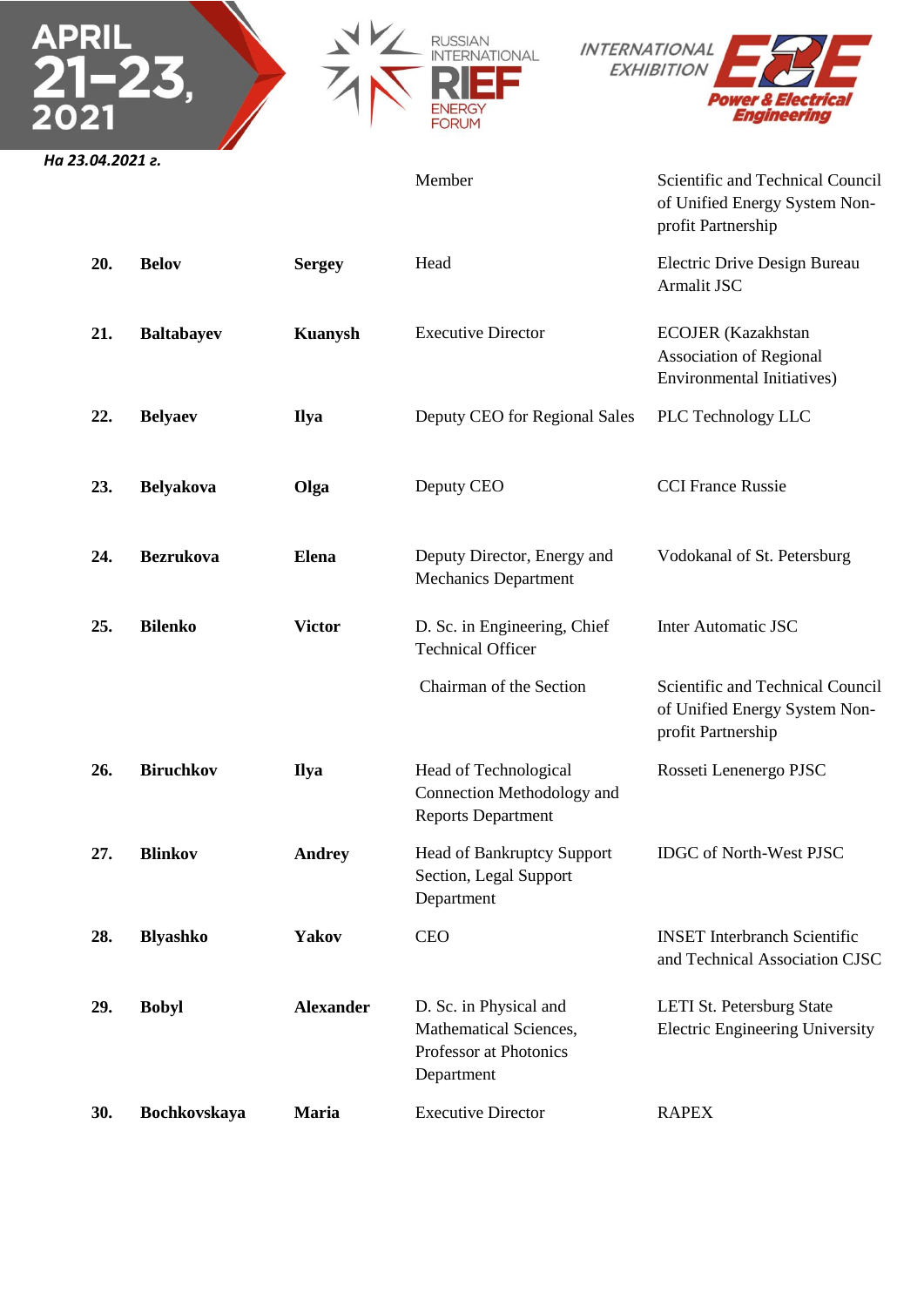





| 31. | <b>Bogachenko</b>  | <b>Vitaly</b>   | Corporate Affairs Director                | LafargeHolcim Russia                                            |
|-----|--------------------|-----------------|-------------------------------------------|-----------------------------------------------------------------|
| 32. | <b>Bondarev</b>    | <b>Alexey</b>   | <b>CEO</b>                                | Decast LLC                                                      |
| 33. | <b>Borisov</b>     | <b>Felix</b>    | <b>CEO</b>                                | Physics of Heat LLC                                             |
| 34. | <b>Borodulya</b>   | <b>Alexey</b>   | Deputy Director                           | Lensvet (St. Petersburg State-<br><b>Financed Institution</b> ) |
| 35. | <b>Bravve</b>      | <b>Vadim</b>    | First Deputy CEO for Sales                | St. Petersburg Fuel and Energy<br>Complex                       |
| 36. | <b>Brilliantov</b> | <b>Ilya</b>     | Acting Deputy CEO on<br>Operations        | IDGC of North-West PJSC                                         |
| 37. | <b>Bushikhin</b>   | <b>Valentin</b> | Member                                    | Union for Conservation of<br>Nature                             |
| 38. | <b>Bushuyev</b>    | <b>Vitaly</b>   | Russian Academy of Sciences;<br>D., CEO   | <b>Energy Strategy Institute</b>                                |
|     |                    |                 | Senior Research Officer                   | United Institute for High<br>Temperatures                       |
| 39. | <b>Bychkov</b>     | Oleg            | <b>CEO</b>                                | <b>INGC LLC</b>                                                 |
| 40. | Cherepanov         | <b>Denis</b>    | Member of General Council,<br>Co-Chairman | <b>Business Russia Energy</b><br>Committee                      |
| 41. | <b>Demidov</b>     | <b>Evgenii</b>  | <b>Head of Solar Energy</b><br>Department | <b>Federal Distribution Network</b><br>Energon                  |
| 42. | <b>Diakov</b>      | <b>Anton</b>    | Head of IT Security Department            | <b>IDGC</b> of Centre PJSC                                      |
| 43. | <b>Dmitriev</b>    | <b>Daniel</b>   | <b>Development Director</b>               | Kazan Energy Grid Company<br>for the Moscow Region              |
| 44. | <b>Dobrovolsky</b> | Yury            | Head of the Competence Center             | National Technology Initiative                                  |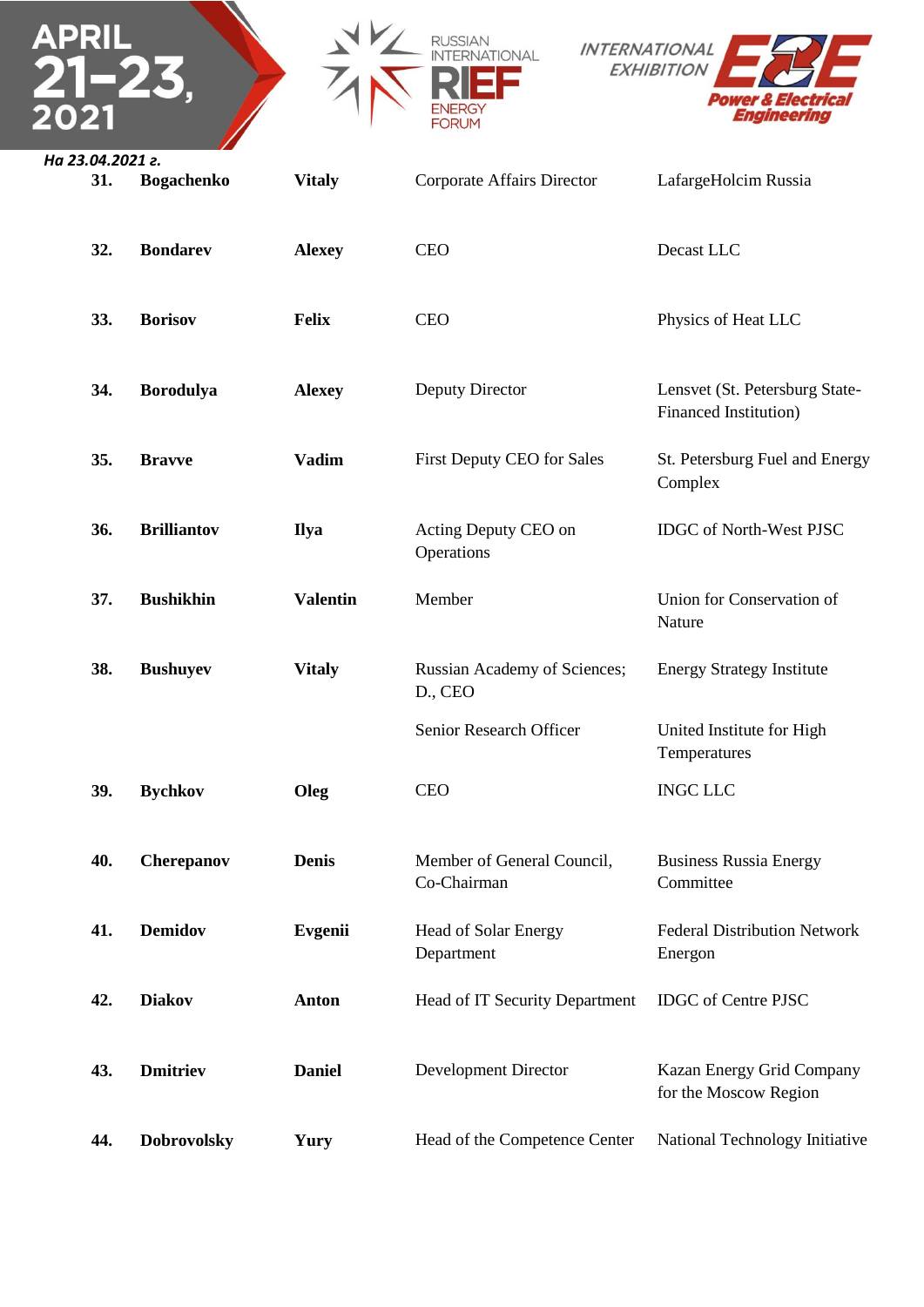



**48. Dyakov Pavel** First Deputy CEO for Digital

**49. Erenov Ayan** Chairman of the Board

**51. Esyakov Sergey** Deputy Chairman of the

Department

Transformation and Extra

Services

Co-Chairman

Committee on Energy



*На 23.04.2021 г.* **45. Dronov Igor** Head of Project Coordination

Energy Saving Centre, St. Petersburg State Governmentfinanced Institution

**46. Dudka Roman** Deputy Head **Federal Environmental**, Industrial and Nuclear Supervision Service (Rostechnadzor), North-Western Department

**47. Duzhnikov Sergey** Chairman of the Board St. Petersburg Union of Designers

Rosseti Lenenergo PJSC

Foreign Trade Chamber of Kazakhstan

Russian-Kazakhstan Business Council

**50. Ermoshina Marina** Innovative Design Director Streamer Electric Company

State Duma of the Federal Assembly of the Russian Federation

**52. Fabritskaya Margarita** Leading Expert Distributed Energy Scientific Education Innovation Centre

**53. Fedorov Mikhail** Production Director Gazprom Energoholding LLC

**54. Fenev Anton** Executive Director Executive Director International Centre for the Support and Development of Industrial Enterprises Russian Technologies in the Fuel and Energy Complex Consortium **55. Feshin Alexander** Assistant, Higher School of Electric Power Systems, Energy Institute Peter the Great St. Petersburg Polytechnic University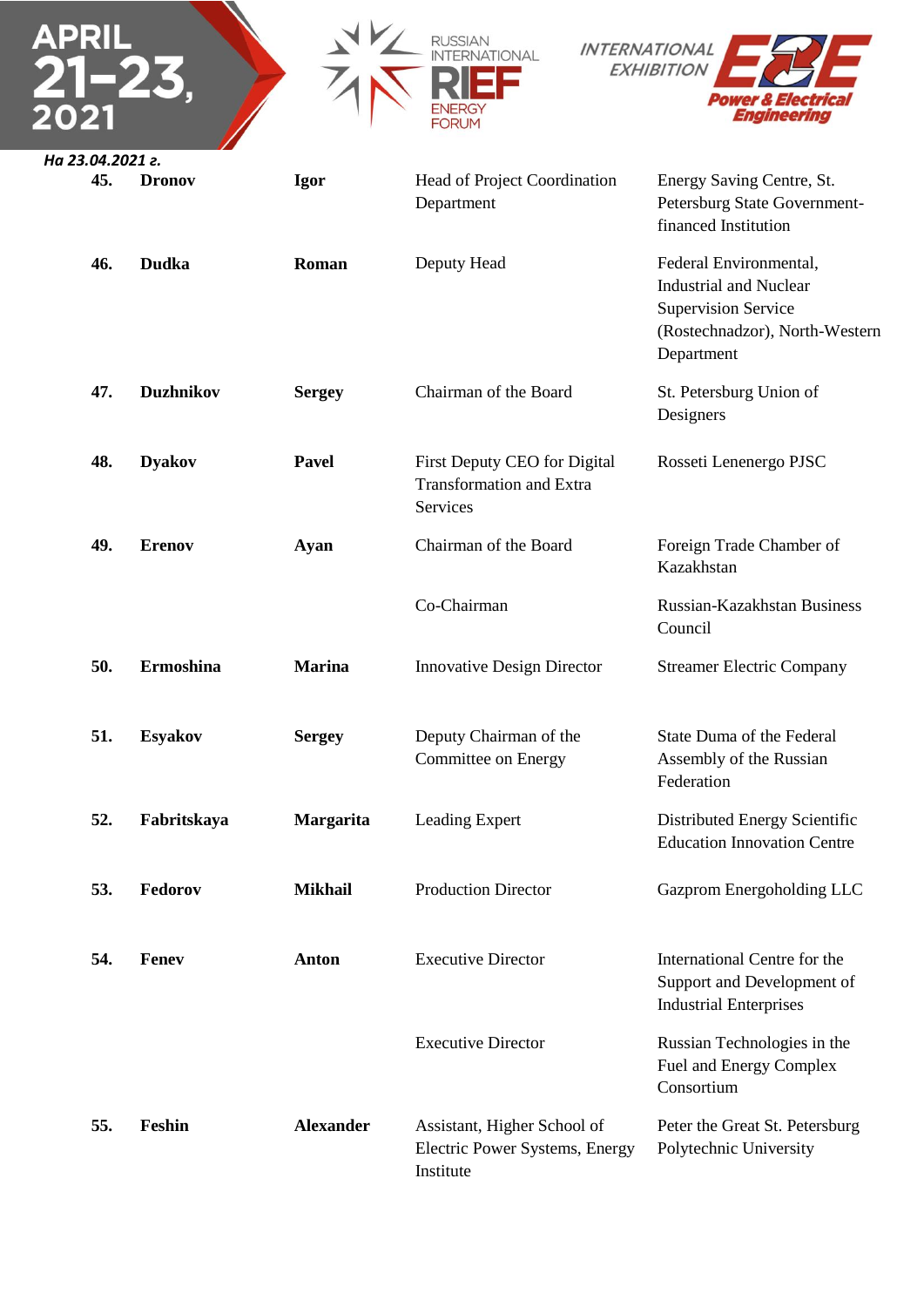





| 56. | Fomin            | <b>Sergey</b>    | Senior Software Engineer, HEP<br><b>Plant Automation Team</b>                                                                                                   | Rakurs-Engineering LLC                                                                         |
|-----|------------------|------------------|-----------------------------------------------------------------------------------------------------------------------------------------------------------------|------------------------------------------------------------------------------------------------|
| 57. | Gaida            | <b>Irina</b>     | Director                                                                                                                                                        | <b>SKOLKOVO Energy Center</b>                                                                  |
| 58. | <b>Gerasimov</b> | <b>Andrey</b>    | Ph.D. in Technical Science,<br><b>Associated Professor</b> ; Deputy<br>CEO, Director of the System<br>Research and Prospective<br><b>Development Department</b> | Scientific and Technical Centre<br>of Unified Power System -<br><b>Emergency Control JSC</b>   |
| 59. | Golitsyn         | Lev              | Director, Big Data Research<br>Center                                                                                                                           | National University of Science<br>and Technology MISIS                                         |
|     |                  |                  | Representative                                                                                                                                                  | <b>TOT</b> Systems                                                                             |
| 60. | Golovanov        | <b>Pavel</b>     | <b>Chief Engineer</b>                                                                                                                                           | Renocom LLC                                                                                    |
| 61. | Gotova           | <b>Natalya</b>   | <b>Head of Government Relations</b><br>Department                                                                                                               | Association for Transmission &<br><b>Distribution Systems Operators</b>                        |
| 62. | <b>Gribin</b>    | <b>Vladimir</b>  | D. Sc. in Engineering, Professor,<br>Head of Department of Steam<br>and Gas Turbines                                                                            | Moscow Energy Institute<br>(National Research University)                                      |
| 63. | <b>Grimitlin</b> | <b>Alexander</b> | Vice President                                                                                                                                                  | National Association of<br>Companies for Energy Saving<br>and Energy Efficiency<br>Enhancement |
|     |                  |                  | Coordinator                                                                                                                                                     | National Association of<br>Researches and Designers                                            |
| 64. | Gubanov          | <b>Maxim</b>     | Head of Energy and Housing $&$<br>Public Utilities Team, Industrial<br><b>Expertise Department</b>                                                              | Far East and Arctic<br><b>Development Corporation</b>                                          |
| 65. | Gurov            | Pavel            | <b>CEO</b>                                                                                                                                                      | Nexus LLC                                                                                      |
| 66. | <b>Guseva</b>    | <b>Tatiana</b>   | Deputy Director                                                                                                                                                 | <b>Environmental Industrial Policy</b><br>Centre (Research Institute)                          |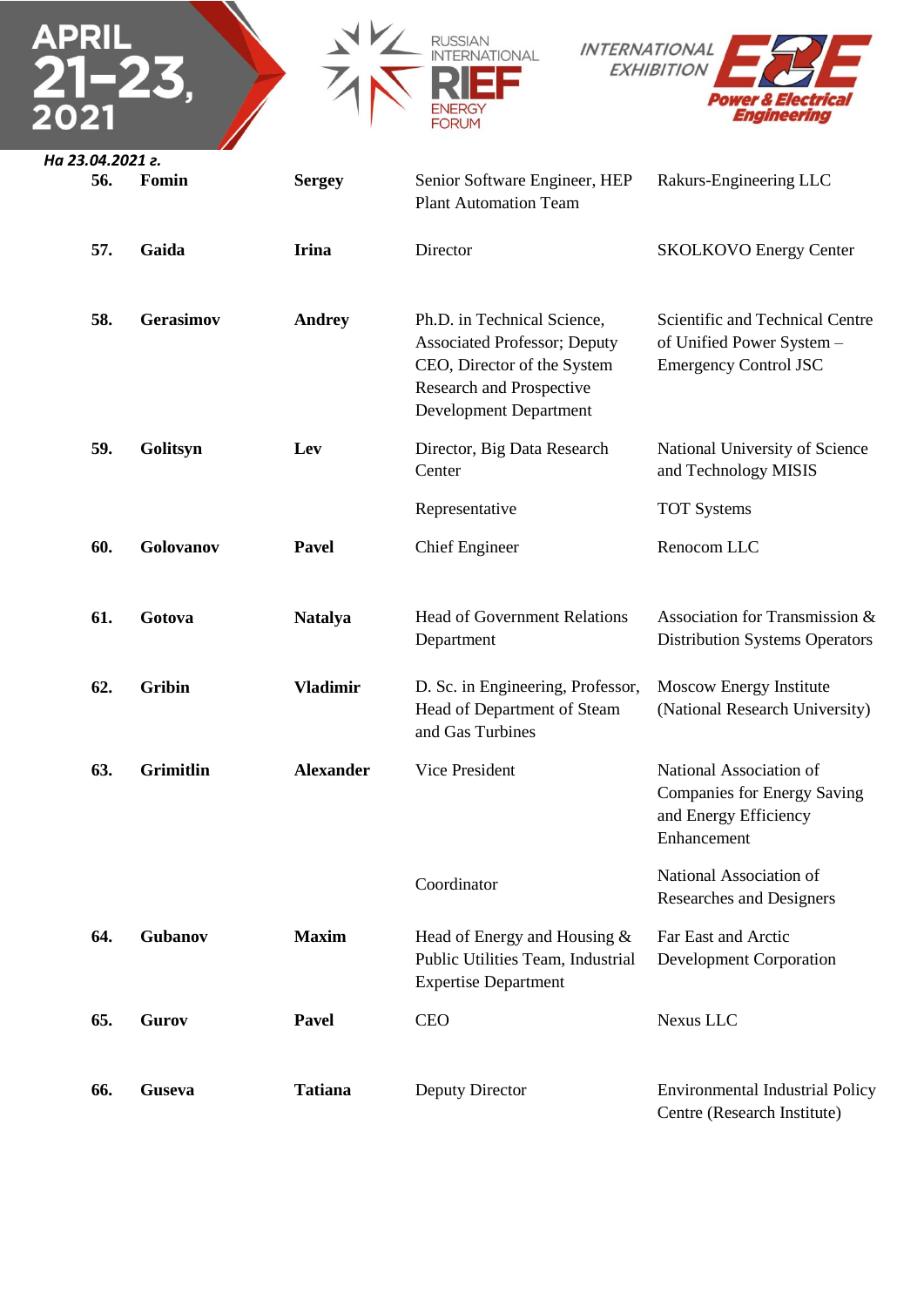| APRIL                   |                      |                 | <b>INTERNATIONAL</b><br>IATIONAL<br><b>FORUM</b>                                                                                                             | <b>EXHIBITION</b><br><i><b>Power &amp; Electrica</b></i><br>Enaineerina                 |
|-------------------------|----------------------|-----------------|--------------------------------------------------------------------------------------------------------------------------------------------------------------|-----------------------------------------------------------------------------------------|
| На 23.04.2021 г.<br>67. | <b>Ilaeva</b>        | <b>Alfiya</b>   | <b>Development Director</b>                                                                                                                                  | Autonomous Cluster Fund "Park<br>of Innovative Technologies",<br>Tech Garden            |
| 68.                     | <b>Ilyushin</b>      | Pavel           | D.Sc. in Engineering, Head of<br>the Intellectual Electric Power<br>Systems and Distributed Power<br><b>Generation Centre</b>                                | Energy Research Institute of the<br><b>Russian Academy of Sciences</b>                  |
|                         |                      |                 | Head                                                                                                                                                         | NRC CIGRE C6 Active<br><b>Distribution Systems</b>                                      |
| 69.                     | <b>Irgaleyev</b>     | <b>Vladimir</b> | <b>Executive Director</b>                                                                                                                                    | Union of Young Industrialists                                                           |
| 70.                     | <b>Ishmukhametov</b> | Roman           | Associate                                                                                                                                                    | <b>Baker McKenzie</b>                                                                   |
| 71.                     | Islamova             | <b>Diana</b>    | Head of Business Development                                                                                                                                 | Onder                                                                                   |
| 72.                     | <b>Ivanov</b>        | <b>Andrey</b>   | Deputy Chief Engineer of<br><b>Operation and Technology</b><br>Management, Head of<br>Operation, Technology and<br><b>Situation Management</b><br>Department | <b>IDGC</b> of North-West PJSC                                                          |
| 73.                     | <b>Ivanov</b>        | <b>Anton</b>    | <b>CEO</b>                                                                                                                                                   | InkoEnergo                                                                              |
| 74.                     | <b>Ivanov</b>        | <b>Sergey</b>   | <b>Executive Director</b>                                                                                                                                    | <b>LNG National Association</b>                                                         |
| 75.                     | <b>Ivliev</b>        | Yuri            | Expert                                                                                                                                                       | <b>International Centre for Support</b><br>and Development of Industrial<br>Enterprises |
|                         |                      |                 | <b>Commercial Director</b>                                                                                                                                   | Aton                                                                                    |
| 76.                     | <b>Kakishev</b>      | <b>Zhan</b>     | Head of the Representative<br>Office in Russia                                                                                                               | Sovereign Wealth Fund Samruk-<br>Kazyna (Republic of<br>Kazakhstan)                     |
| 77.                     | <b>Kalchenko</b>     | <b>Vitaly</b>   | <b>CEO</b>                                                                                                                                                   | Tandemsnab LLC                                                                          |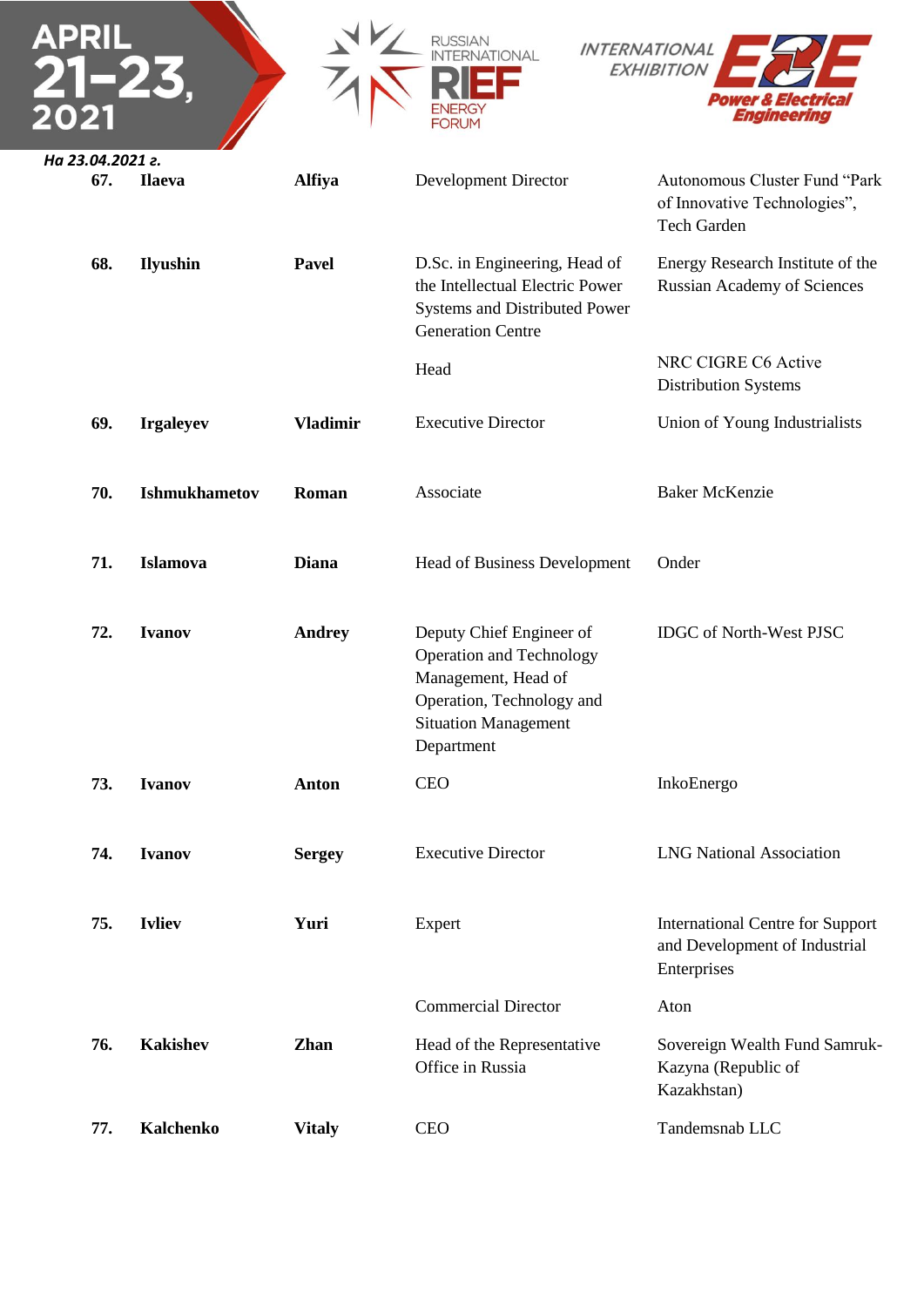|                         |                   |                  | RUSSIAN<br><b>IANOL</b><br>FORUM                                                                                                                                                           | <b>INTERNATIONAL</b><br><b>EXHIBITION</b><br>ver & Electrica<br>Engineering                               |
|-------------------------|-------------------|------------------|--------------------------------------------------------------------------------------------------------------------------------------------------------------------------------------------|-----------------------------------------------------------------------------------------------------------|
| На 23.04.2021 г.<br>78. | <b>Kalachev</b>   | <b>Andrey</b>    | <b>CEO</b>                                                                                                                                                                                 | PCV LLC                                                                                                   |
|                         |                   |                  | Leader                                                                                                                                                                                     | Phoenix Consortium                                                                                        |
|                         |                   |                  | Expert                                                                                                                                                                                     | Committee on Energy of the<br>State Duma of the Russian<br>Federation                                     |
| 79.                     | Kaluzhina         | <b>Eugenia</b>   | <b>CEO</b>                                                                                                                                                                                 | Zeppelin PS Russland                                                                                      |
| 80.                     | Karetnikov        | <b>Vadim</b>     | Director                                                                                                                                                                                   | Agency of Public Infrastructure<br>Development, State Public<br>Directorate for the Moscow<br>Region      |
| 81.                     | <b>Kartashov</b>  | <b>Dmitry</b>    | <b>Commercial Director</b>                                                                                                                                                                 | Architectural Studio of Valentin<br>Gavrilov                                                              |
| 82.                     | <b>Kascheyev</b>  | <b>Andrey</b>    | Head of Strategic Development<br>and Long-Term Projects<br>Direction                                                                                                                       | FGC UES Research and<br>Development Centre JSC                                                            |
| 83.                     | <b>Kharas</b>     | <b>Boris</b>     | Chairman                                                                                                                                                                                   | Union of Software and IT<br>Developers for the Fuel and<br><b>Energy Sector</b>                           |
| 84.                     | Kharitonov        | <b>Dmitry</b>    | <b>Marketing Director</b>                                                                                                                                                                  | Mekhanotronika Research and<br>Development Center                                                         |
| 85.                     | Kharlamov         | <b>Sergey</b>    | Deputy CEO                                                                                                                                                                                 | Renocom LLC                                                                                               |
| 86.                     | <b>Khrennikov</b> | <b>Alexander</b> | D. Sc. in Engineering, Professor,<br>Head of Department of the<br>Scientific and Technical Council<br>and National Technological<br>Initiative, FGC UES Research<br>and Development Centre | Rosseti PJSC                                                                                              |
|                         |                   |                  | Chairman                                                                                                                                                                                   | Section, Scientific and<br><b>Technical Council of Unified</b><br>Energy System Non-profit<br>Partnership |
| 87.                     | <b>Khrenov</b>    | <b>Vladimir</b>  | Head of the Department                                                                                                                                                                     | <b>Energy Supervision over</b><br>Electric Plants of Consumers,<br>Federal Environmental,                 |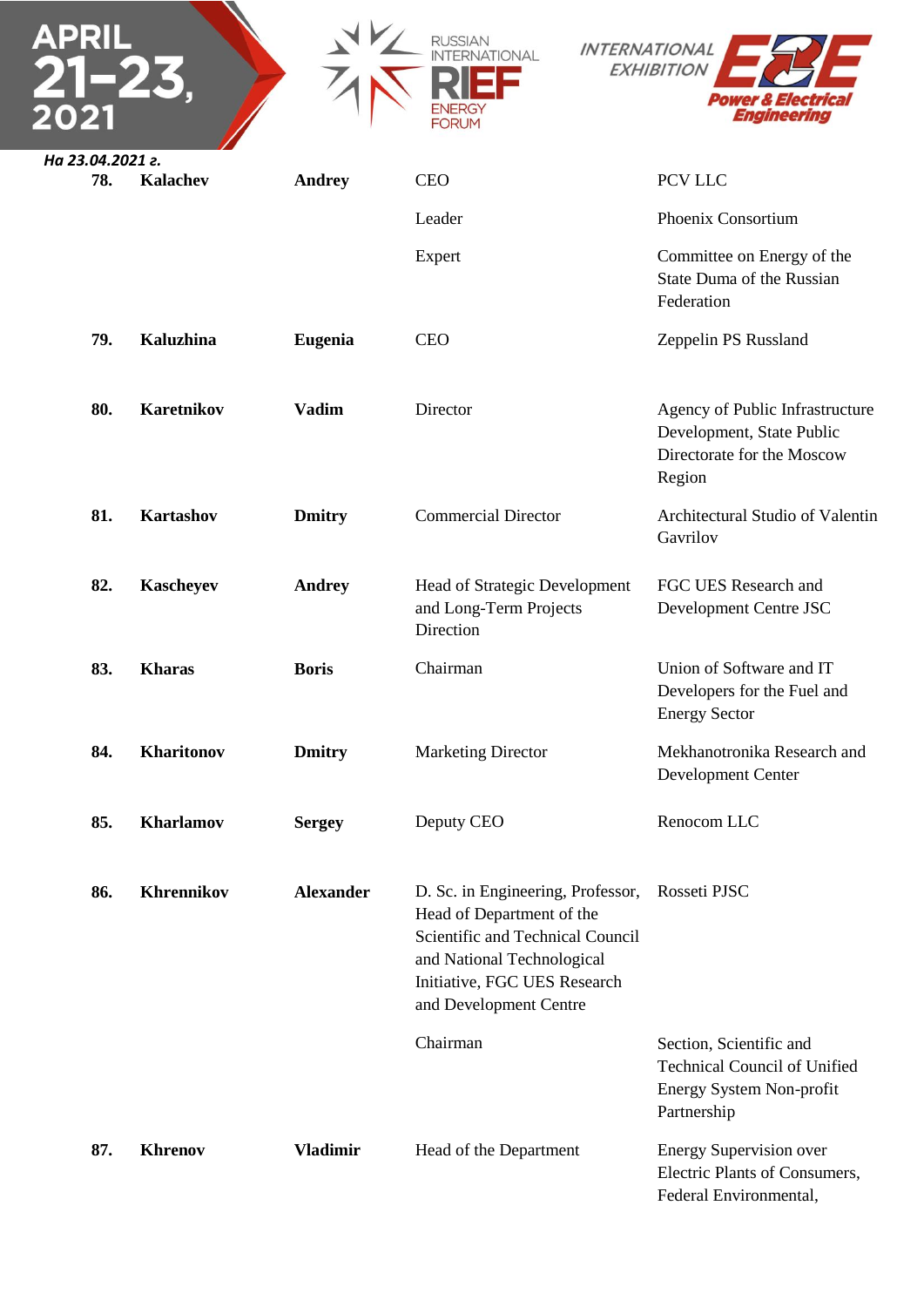





Industrial and Nuclear Supervision Service (Rostechnadzor), North-Western Department

| 88. | <b>Kiselev</b>  | <b>Ilya</b>      | <b>CEO</b>                                                                                                                                                              | Energosetproject Institute                                                                                                                                                                                         |
|-----|-----------------|------------------|-------------------------------------------------------------------------------------------------------------------------------------------------------------------------|--------------------------------------------------------------------------------------------------------------------------------------------------------------------------------------------------------------------|
| 89. | <b>Kiselev</b>  | <b>Vladimir</b>  | D. Sc. in Technical Science,<br>Professor, Higher School of<br>Nuclear and Thermal Power,<br><b>Energy Institute</b>                                                    | Peter the Great St. Petersburg<br>Polytechnic University                                                                                                                                                           |
| 90. | <b>Klevtsov</b> | <b>Alexey</b>    | Head of St. Petersburg Affiliate                                                                                                                                        | LD Group of Companies                                                                                                                                                                                              |
| 91. | <b>Kokorin</b>  | Konstantin       | Project Manager, Import<br><b>Independent Technology Centre</b>                                                                                                         | Greenatom JSC                                                                                                                                                                                                      |
| 92. | <b>Kolbas</b>   | <b>Alexander</b> | Deputy Head of Rate<br>Adjustment Administration,<br>Head of Rate Adjustment<br>Department for the Electric<br>Power Industry, Rate<br><b>Adjustment Administration</b> | St. Petersburg Rate Committee                                                                                                                                                                                      |
| 93. | Koltsun         | <b>Mikhail</b>   | D. Sc. in Engineering, Professor                                                                                                                                        | Technical University of Košice,<br>Slovakia                                                                                                                                                                        |
| 94. | <b>Kopsov</b>   | <b>Anatoly</b>   | President                                                                                                                                                               | Engineering Center – Gas<br>Turbine Technologies                                                                                                                                                                   |
| 95. | <b>Kopylov</b>  | <b>Vladimir</b>  | Head of Department of<br>Technical Upgrades and<br>Innovations                                                                                                          | <b>IDGC</b> of North-West PJSC                                                                                                                                                                                     |
| 96. | Korotayev       | <b>Vitaly</b>    | First Deputy Chairman, Energy<br>Committee                                                                                                                              | Science Expert Board for the<br>Task Group, Council of<br>Federation of the Federal<br>Assembly of the Russian<br>Federation on Energy and<br><b>Energy Saving Legislation</b><br><b>Implementation Monitoring</b> |

**97. Korotkov Dmitry** CEO K-Energo LLC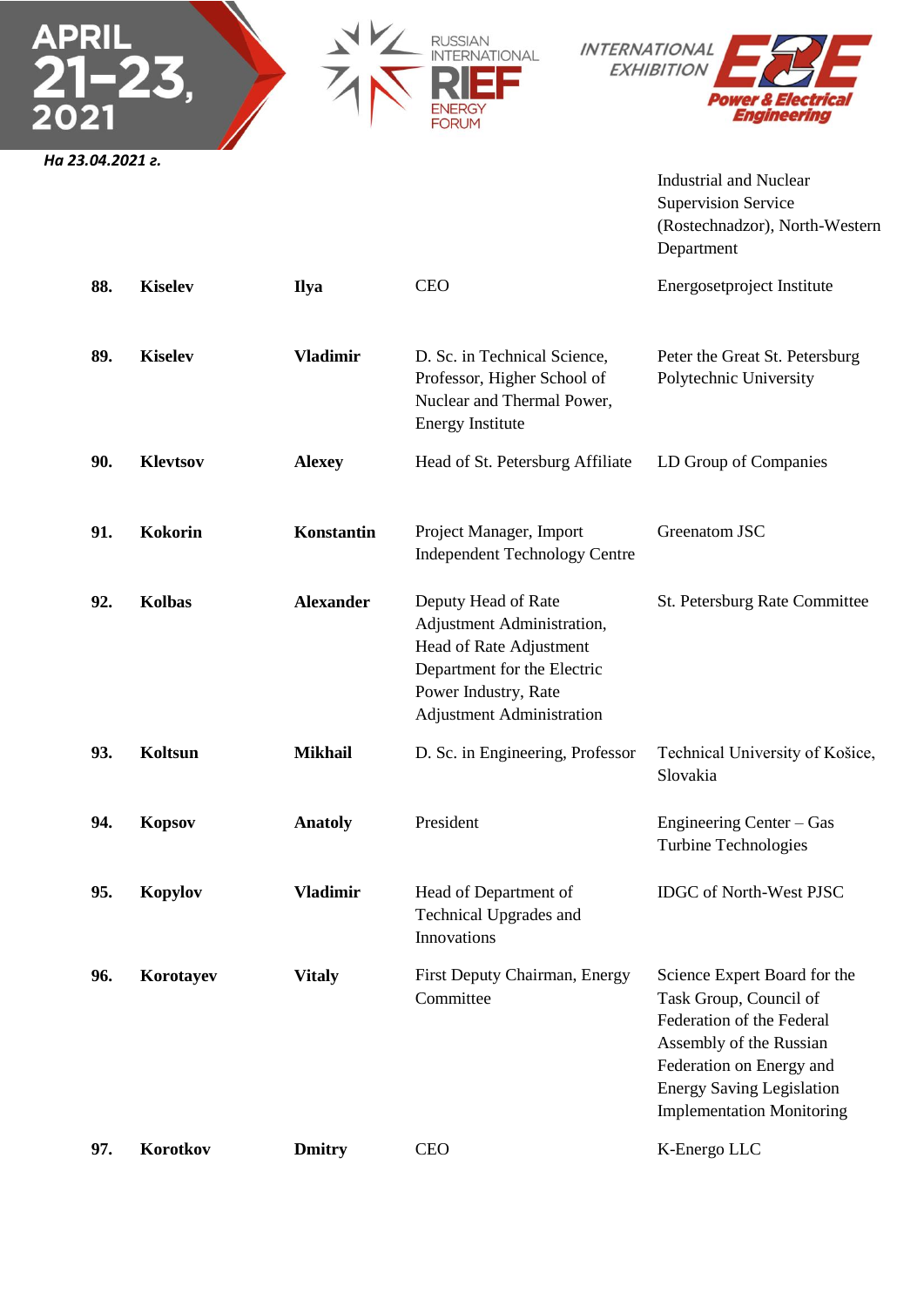

| <b>100.</b> | Krivykh     | <b>Sergey</b> | Representative                                          | <b>Solar Turbines CIS</b> |
|-------------|-------------|---------------|---------------------------------------------------------|---------------------------|
| 101.        | Kudryavtsev | Ivan          | Senior Expert, Smart Electric<br><b>Energy Metering</b> | Rosseti PJSC              |

102. **Kulzhanov Ernar** Representative Borusan

| 103. | <b>Kutovoy</b>   | Georgy          | Honoured Energy Engineer of<br>Russia, Professor, Academic<br>Supervisor                                                              | Centre of Management<br><b>Economic Methods for Energy</b><br><b>Industry at Non-Profit Corporate</b><br>Training and Scientific Centre<br>for the United Energy System |
|------|------------------|-----------------|---------------------------------------------------------------------------------------------------------------------------------------|-------------------------------------------------------------------------------------------------------------------------------------------------------------------------|
|      |                  |                 | Deputy Chairman                                                                                                                       | <b>Energy Strategy and</b><br>Development Council for Fuel<br>and Energy Sector of Russia's<br>Chamber of Industry and Trade                                            |
| 104. | Kuzin            | <b>Vitaliy</b>  | <b>CEO</b>                                                                                                                            | Green Bridge                                                                                                                                                            |
|      |                  |                 | Vice-President                                                                                                                        | Association "Kazakhstan's<br><b>Chamber of Environmental</b><br>Auditos"                                                                                                |
| 105. | <b>Kuzmin</b>    | <b>Igor</b>     | Acting CEO, Chief Engineer                                                                                                            | Rosseti Lenenergo PJSC                                                                                                                                                  |
| 106. | <b>Kvasnikov</b> | Yuri            | Head of Ecology Policy and<br><b>Best Available Technology</b><br>Section, Strategy Development<br>and Corporate Policy<br>Department | Russia's Ministry of Industry<br>and Trade                                                                                                                              |
| 107. | <b>Lebedev</b>   | <b>Vladimir</b> | <b>Head of Department</b>                                                                                                             | <b>Ivanovo State Power University</b>                                                                                                                                   |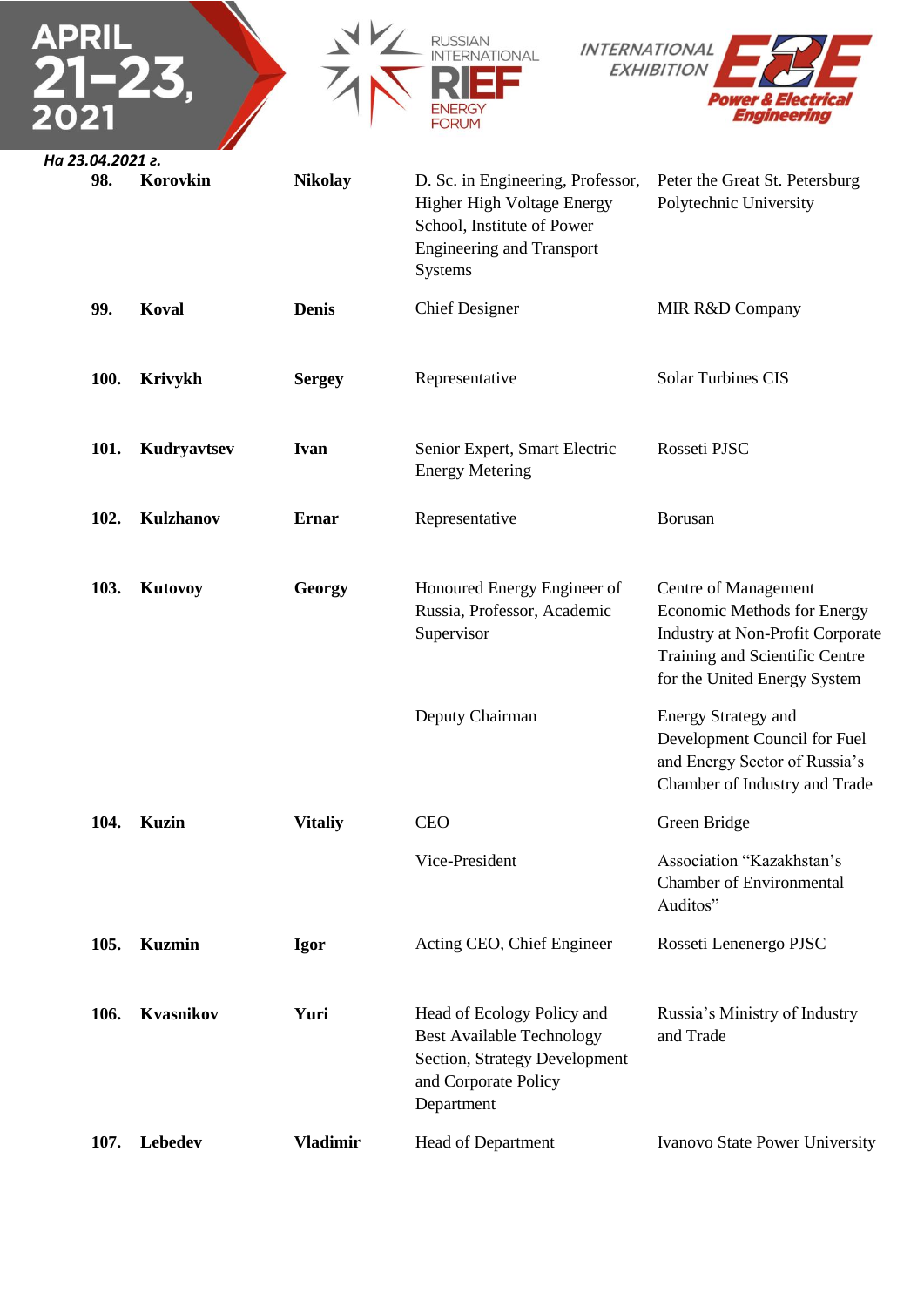| APRIL            |                 |                  | RUSSIAN<br><b>INTERNATIONAL</b><br>JATIONAL<br>FORUM                                                                     | <b>EXHIBITION</b><br>Power & Electrica<br>Engineering                                                       |
|------------------|-----------------|------------------|--------------------------------------------------------------------------------------------------------------------------|-------------------------------------------------------------------------------------------------------------|
| На 23.04.2021 г. | 108. Likhov     | <b>Ilya</b>      | <b>CEO</b>                                                                                                               | <b>NEOSUN</b> Energy                                                                                        |
| 109.             | Limanov         | Igor             | <b>CEO</b>                                                                                                               | Electrotechnical Systems LLC                                                                                |
| <b>110.</b>      | Lisitsyn        | <b>Andrey</b>    | Deputy CEO, Head of<br>Department for Emergency<br>Automation, Control and Relay<br><b>Protection Systems</b>            | Scientific and Technical Centre<br>of Unified Power System -<br><b>Emergency Control JSC</b>                |
| 111.             | Lisovsky        | <b>Alexander</b> | Head of Communication &<br><b>Telecommunication Systems</b><br>and Information & Network<br><b>Technology Department</b> | St. Petersburg Energy Institute<br>for Advanced Training                                                    |
| 112.             | Litvinov        | Pavel            | Head of Analytics Department,<br>RTSoft JSC, IT Section                                                                  | Scientific and Technical Council<br>of Unified Energy System Non-<br>profit Partnership                     |
| <b>113.</b>      | Luchinin        | <b>Viktor</b>    | D. Sc. in Technical Science,<br>Professor, Chairman                                                                      | Micro Nanotechnology<br>Department                                                                          |
|                  |                 |                  | Director of Engineering Micro-<br><b>Technology and Diagnostics</b><br>Centre                                            | LETI St. Petersburg State<br><b>Electric Engineering University</b>                                         |
|                  | 114. Lushnikov  | Oleg             | <b>Executive Director</b>                                                                                                | Hydropower of Russia<br>Association                                                                         |
|                  | 115. Lyakh      | <b>Alexander</b> | <b>CEO</b>                                                                                                               | Sevzaptekhnika                                                                                              |
| 116.             | Lyashkov        | Igor             | Deputy CEO                                                                                                               | Scientific and Technical Center<br>Chimvest, Ministry of Industry<br>and Trade of the Russian<br>Federation |
| 117.             | <b>Marakin</b>  | Yury             | Deputy CEO for Security                                                                                                  | <b>IDGC</b> of Centre PJSC                                                                                  |
| 118.             | <b>Mareyev</b>  | <b>Dmitry</b>    | Chairman of the Industrial<br>Design Section                                                                             | <b>Union of Designers</b>                                                                                   |
| 119.             | <b>Martynov</b> | Vyacheslav       | Deputy CEO                                                                                                               | <b>All-Russian Thermal</b><br><b>Engineering Institute</b>                                                  |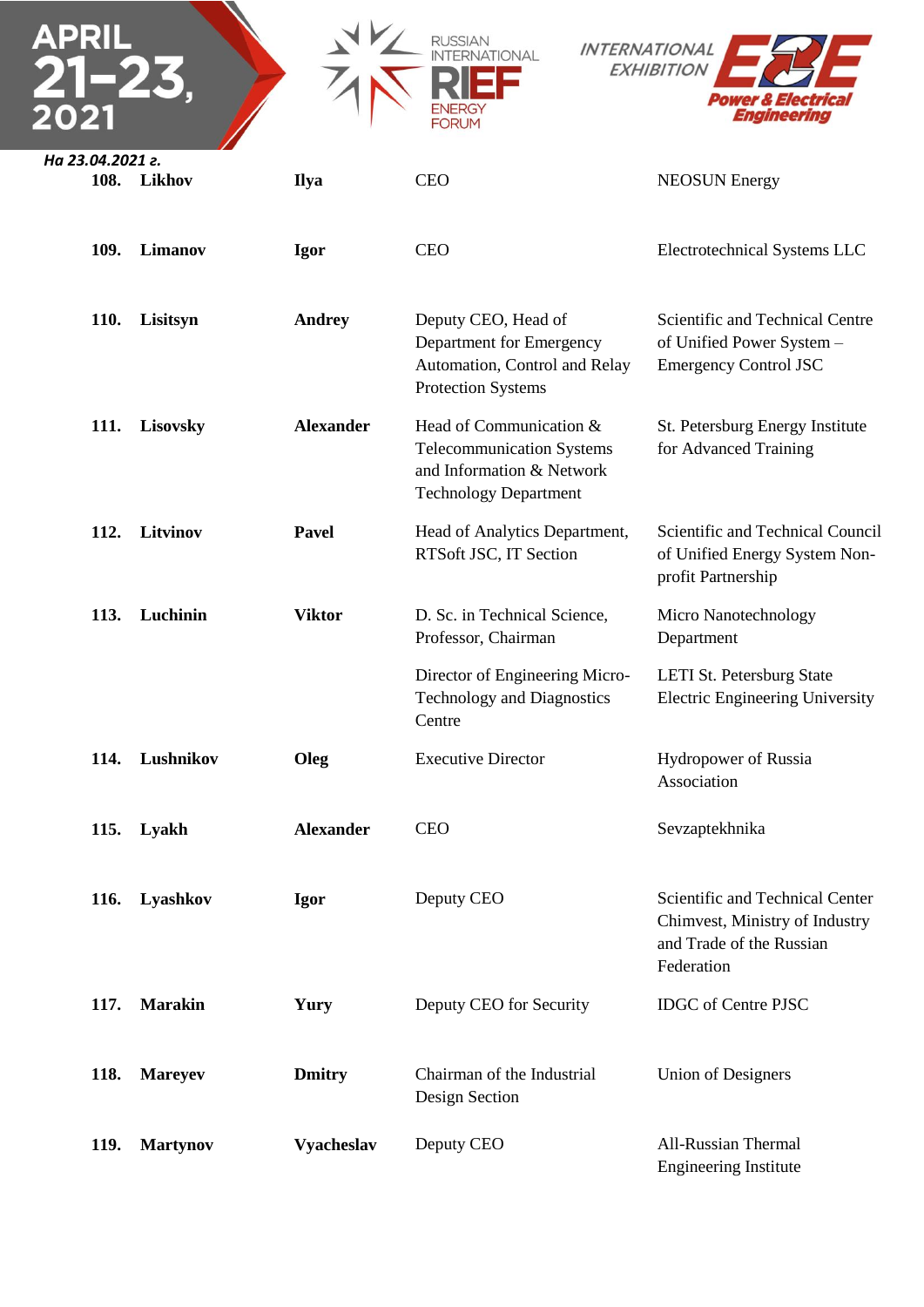





| 120. | <b>Maslov</b>     | <b>Alexander</b> | <b>Head of Project Sales</b><br>Department                                                            | Hevel Retail LLC                                                                                                            |
|------|-------------------|------------------|-------------------------------------------------------------------------------------------------------|-----------------------------------------------------------------------------------------------------------------------------|
| 121. | <b>Mazaev</b>     | <b>Nikolay</b>   | <b>Commercial Director at B2B</b><br>Department                                                       | Michelin in Eastern European<br>Region                                                                                      |
| 122. | <b>Medvedev</b>   | <b>Andrey</b>    | Director                                                                                              | i-TOR                                                                                                                       |
| 123. | <b>Melnikov</b>   | <b>Artem</b>     | Junior Research Associate at<br>Electrotechnological and<br><b>Converting Equipment</b><br>Department | LETI St. Petersburg State<br><b>Electric Engineering University</b>                                                         |
| 124. | Mikhailenko       | Konstantin       | Deputy CEO for Digital<br>Transformation                                                              | Rosseti Yantar PJSC                                                                                                         |
| 125. | <b>Mikhailov</b>  | <b>Alexander</b> | <b>Head of RPA Calculations</b><br>Group, RTSoft-Smart Grid LLC                                       | <b>RTSoft Group of Companies</b>                                                                                            |
| 126. | <b>Mikhailov</b>  | <b>Vladimir</b>  | Director, Energy and Mechanics<br>Department                                                          | Vodokanal of St. Petersburg                                                                                                 |
| 127. | <b>Mikhailov</b>  | <b>Vladimir</b>  | <b>CEO</b>                                                                                            | NPO CKTI JSC (I. I. Polzunov<br>Scientific and Development<br>Association on the Research and<br>Design of Power Equipment) |
| 128. | <b>Mityagin</b>   | <b>Sergey</b>    | Director                                                                                              | Institute of Design and Urban<br><b>Studies</b>                                                                             |
|      |                   |                  | Head                                                                                                  | <b>International Unit Smart St.</b><br>Petersburg                                                                           |
|      |                   |                  | Senior Officer                                                                                        | National Center for Cognitive<br>Technologies                                                                               |
| 129. | <b>Moor</b>       | <b>Alexey</b>    | Deputy Chairman                                                                                       | Committee for Architecture and<br>Urban Planning of St.<br>Petersburg                                                       |
| 130. | <b>Muravin</b>    | Konstantin       | <b>Engineering Expert</b>                                                                             | Special Design Bureau of<br><b>Electric Instrument Engineering</b>                                                          |
| 131. | <b>Nazarychev</b> | <b>Alexander</b> | D. Sc. in Engineering, Professor,                                                                     | St. Petersburg Power Institute                                                                                              |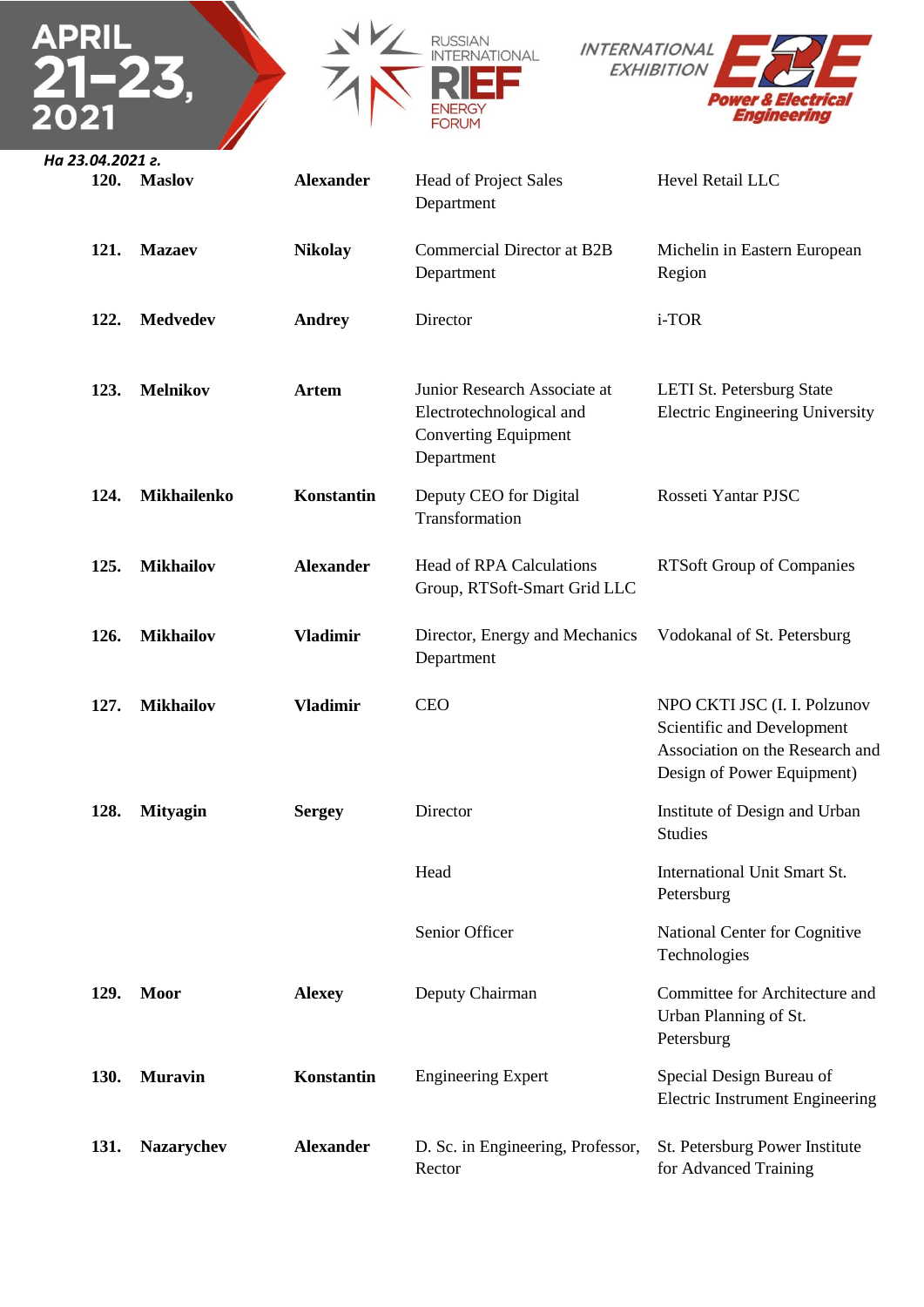|                          |                    |                  | RUSSIAN<br>FORUM                                                                                                                                   | <b>INTERNATIONAL</b><br><b>EXHIBITION</b><br>ver & Electrica<br>Engineering             |
|--------------------------|--------------------|------------------|----------------------------------------------------------------------------------------------------------------------------------------------------|-----------------------------------------------------------------------------------------|
| На 23.04.2021 г.<br>132. | <b>Nesvetailov</b> | <b>Maxim</b>     | <b>Executive Director</b>                                                                                                                          | <b>Association of Outdoor Lighting</b><br>(Non-Profit Association)                      |
| 133.                     | Nevmerzhitskaya    | <b>Natalia</b>   | Chair of the Board                                                                                                                                 | <b>Association of Guaranteed</b><br>Suppliers and Energy Service<br>Companies           |
| 134.                     | <b>Novad</b>       | Igor             | Representative                                                                                                                                     | Caterpillar                                                                             |
| 135.                     | <b>Novikov</b>     | <b>Nikolay</b>   | D. Sc. in Engineering, Professor                                                                                                                   | Moscow Energy Institute<br>(National Research University)                               |
|                          |                    |                  | Deputy Academic Director                                                                                                                           | FGC Research and Development<br>Centre                                                  |
|                          |                    |                  | Senior Researcher                                                                                                                                  | Joint Institute for High<br>Temperatures of the Russian<br>Academy of Sciences          |
| 136.                     | <b>Novikova</b>    | Olga             | Ph.D. in Economics, Associate<br>Professor, Higher School of<br>Nuclear and Thermal Power                                                          | Energy Institute, Peter the Great<br>St. Petersburg Polytechnic<br>University           |
| 137.                     | <b>Novoselova</b>  | Olga             | CEO, Distributed Energy<br>Nonprofit Partnership,<br>Coordinator                                                                                   | Microgrid Energy Systems, tech<br>platform                                              |
| 138.                     | <b>Okunev</b>      | <b>Alexander</b> | Deputy Vice President                                                                                                                              | Skolkovo Foundation for<br>Regional Development and<br>Cooperation with CIS             |
| 139.                     | Oshunov            | <b>Sergey</b>    | Expert                                                                                                                                             | <b>International Center for Support</b><br>and Development of Industrial<br>Enterprises |
|                          |                    |                  | Director of the regional<br>representative office                                                                                                  | <b>EXPERT-CABLE</b>                                                                     |
| 140.                     | Osika              | Lev              | Representative                                                                                                                                     | Moscow Branch of CKTI                                                                   |
| 141.                     | <b>Orlov</b>       | Konstantin       | Ph.D. in Engineering, Chairman<br>of the Section, Scientific and<br><b>Technical Council of Unified</b><br>Energy System Non-profit<br>Partnership | Moscow Energy Institute<br>(National Research University)                               |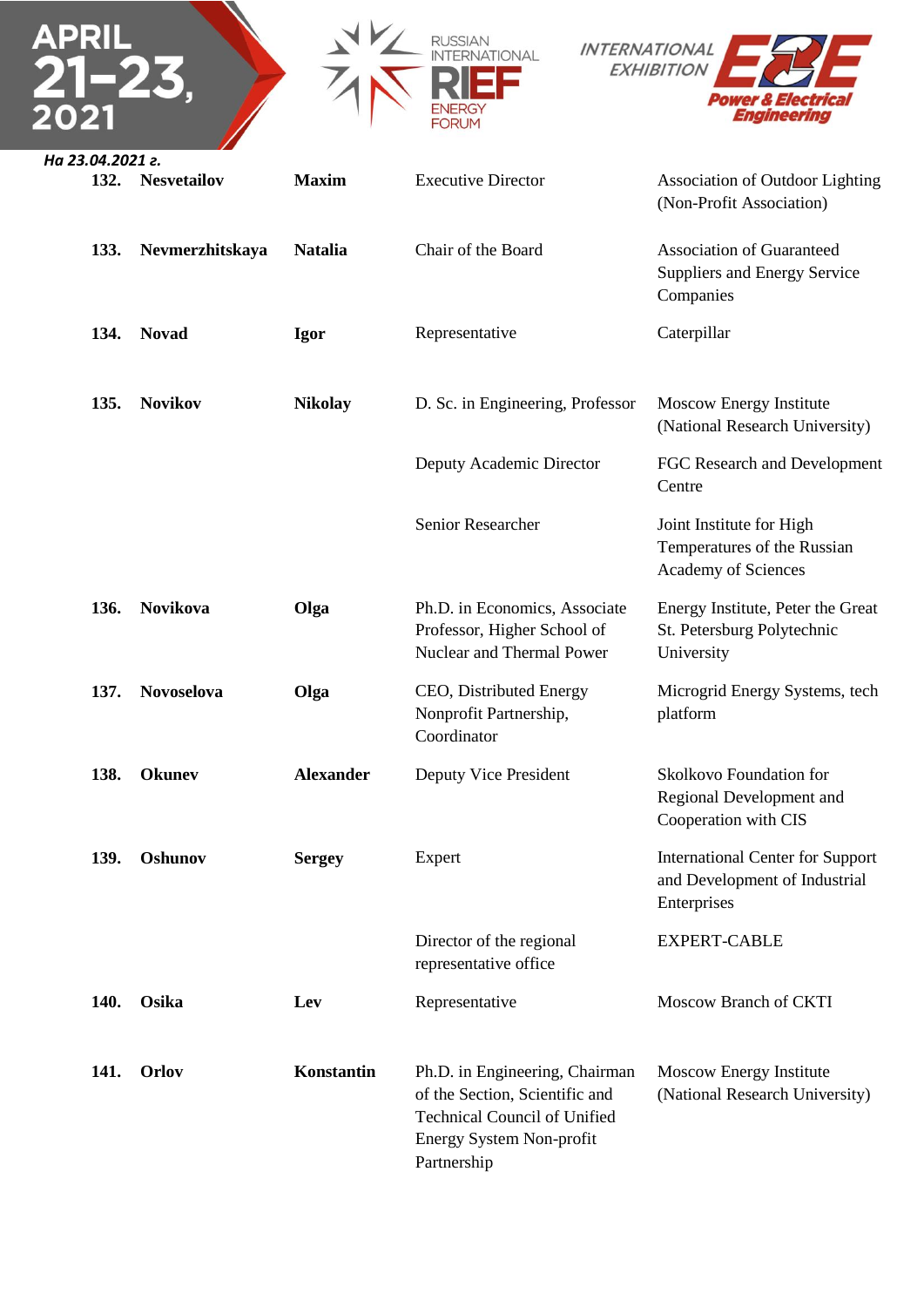| APRIL                    |                  |                   | FORUM                                                                                                          | <b>INTERNATIONAL</b><br><b>EXHIBITION</b><br>ver & Electrica<br>Engineering                                                                      |
|--------------------------|------------------|-------------------|----------------------------------------------------------------------------------------------------------------|--------------------------------------------------------------------------------------------------------------------------------------------------|
| На 23.04.2021 г.<br>142. | Ozorin           | <b>Vladislav</b>  | Deputy Chairman                                                                                                | Scientific Expert Council under<br>the Working Group of the<br>Federation Council of the<br>Federal Assembly of the<br><b>Russian Federation</b> |
| 143.                     | Padalko          | <b>Vladimir</b>   | Vice President                                                                                                 | Chamber of Commerce and<br>Industry of the Russian<br>Federation                                                                                 |
| 144.                     | Parshikov        | <b>Aleksey</b>    | <b>Business Development Director</b>                                                                           | Electroshield - TM Samara JSC                                                                                                                    |
| 145.                     | <b>Penkin</b>    | <b>Pavel</b>      | Member of the Executive<br>Committee                                                                           | Scientific Expert Council                                                                                                                        |
| 146.                     | <b>Perevalov</b> | Yury              | Ph. D. in Technical Science,<br>Research Officer at<br>Electrotechnological and<br><b>Converting Equipment</b> | LETI St. Petersburg State<br><b>Electric Engineering University</b>                                                                              |
| 147.                     | Petrov           | <b>Alexey</b>     | Director                                                                                                       | Design Engineer Association                                                                                                                      |
| 148.                     | Petrov           | <b>Anton</b>      | <b>Commercial Engineer</b>                                                                                     | <b>Federal Distribution Network</b><br>Energon                                                                                                   |
| 149.                     | <b>Pigarev</b>   | <b>Dmitry</b>     | Director of the Economic<br><b>Forecasting Centre</b>                                                          | Gazprombank JSC                                                                                                                                  |
| <b>150.</b>              | <b>Popkov</b>    | <b>Eugeniy</b>    | Professor; Higher School of<br>Electric Power Systems, Energy<br>Institute                                     | Peter the Great St. Petersburg<br>Polytechnic University                                                                                         |
| 151.                     | Popov            | <b>Nikolay</b>    | <b>CEO</b>                                                                                                     | Hevel Retail LLC                                                                                                                                 |
| 152.                     | Posypanko        | <b>Nikolay</b>    | Head of Energy Markets<br><b>Regulation Department</b>                                                         | <b>VYGON Consulting</b>                                                                                                                          |
| 153.                     | Presnyakov       | <b>Valery</b>     | <b>Chief Editor</b>                                                                                            | Power and Industry of Russia<br>Newspaper                                                                                                        |
| 154.                     | Ramazanov        | <b>Nasrullakh</b> | Deputy Executive Director                                                                                      | Hydropower of Russia<br>Association                                                                                                              |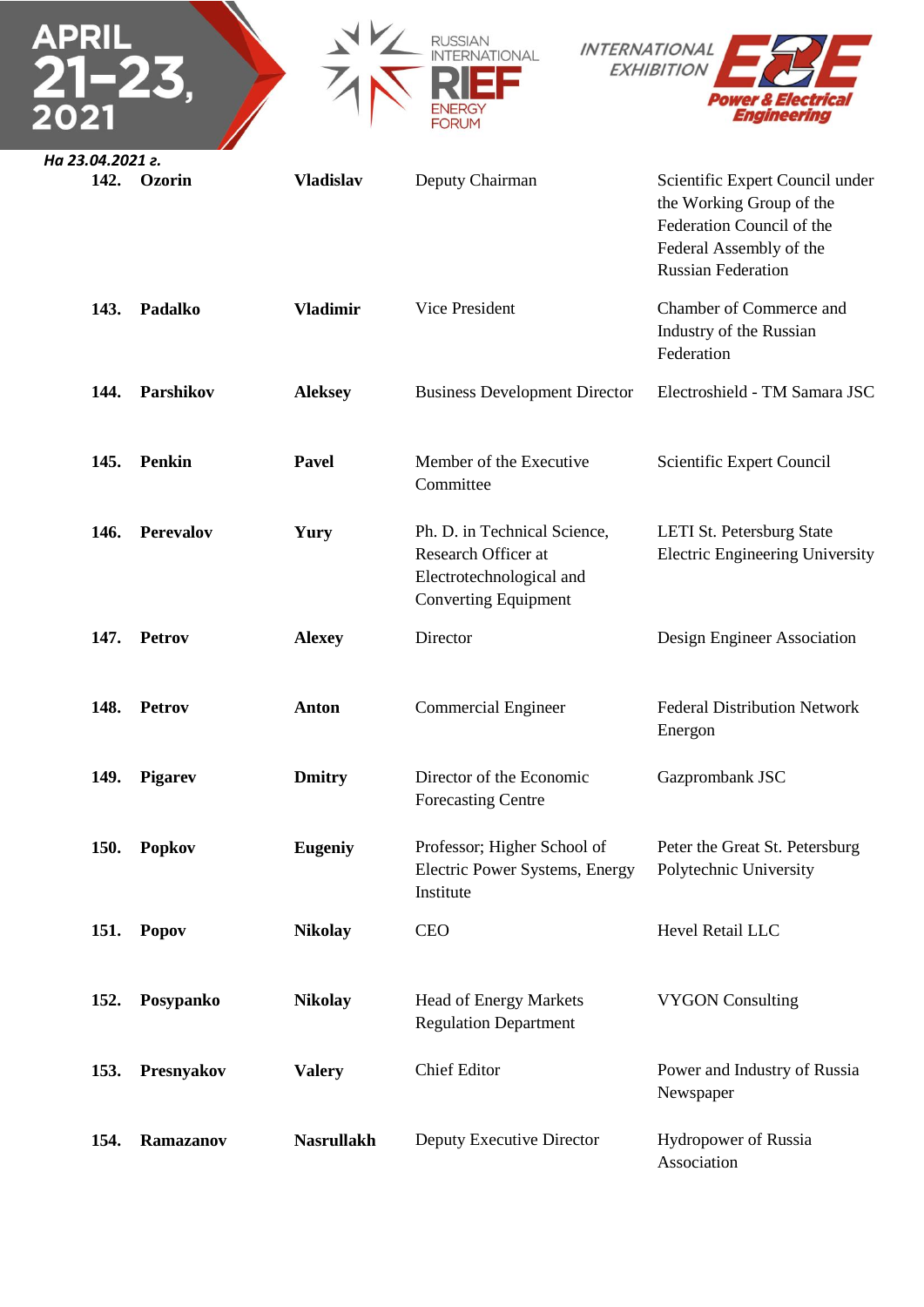





| 155. | Rastcheplyaev   | <b>Anton</b>   | Senior Specialist, Relay<br>Protection and Automation<br>Department                 | <b>System Operator of Unified</b><br>Energy System JSC                                                      |
|------|-----------------|----------------|-------------------------------------------------------------------------------------|-------------------------------------------------------------------------------------------------------------|
| 156. | <b>Redkin</b>   | <b>Andrey</b>  | <b>CEO</b>                                                                          | Altren LLC                                                                                                  |
| 157. | Rodin           | <b>Evgeny</b>  | Partner, Head of Energy Practice                                                    | <b>VEGAS LEX</b>                                                                                            |
| 158. | <b>Rogalev</b>  | <b>Nikolay</b> | President of the                                                                    | Scientific and Technical Council<br>of Unified Energy System Non-<br>profit Partnership                     |
|      |                 |                | Rector                                                                              | <b>Moscow Power Engineering</b><br><b>Institute (National Research</b><br>University                        |
| 159. | <b>Rozhenko</b> | <b>Sergey</b>  | Deputy Director, Power &<br>Utilities                                               | KPMG in Russia and the CIS                                                                                  |
| 160. | <b>Ruzitch</b>  | <b>Evgeny</b>  | Head of Strategic Development<br>Department                                         | Giricond R&D Institute JSC                                                                                  |
| 161. | <b>Samylov</b>  | <b>Pavel</b>   | Deputy Chief Engineer of<br>Technical Upgrades and<br>Innovations                   | Lenenergo PJSC                                                                                              |
| 162. | <b>Satsuk</b>   | <b>Eugeny</b>  | Head of Anti-Emergency and<br>Performance Automation<br><b>Introduction Service</b> | System Operator of the Unified<br>Energy System JSC                                                         |
| 163. | <b>Savvin</b>   | <b>Dmitry</b>  | Chief Engineer, Energy System<br>and Facility Department                            | Scientific and Technical Center<br>of Unified Power System<br><b>Emergency Control, JSC</b>                 |
| 164. | <b>Senderov</b> | <b>Sergey</b>  | Deputy CEO                                                                          | <b>Melentiev Energy Systems</b><br>Institute (Siberian Branch of the<br><b>Russian Academy of Sciences)</b> |
| 165. | Serdyukov       | <b>Sergey</b>  | Advisor to the Chairman                                                             | Science Expert Board                                                                                        |
| 166. | Serebryakov     | <b>Dmitry</b>  | <b>CEO</b>                                                                          | RENERA-Enertek LLC                                                                                          |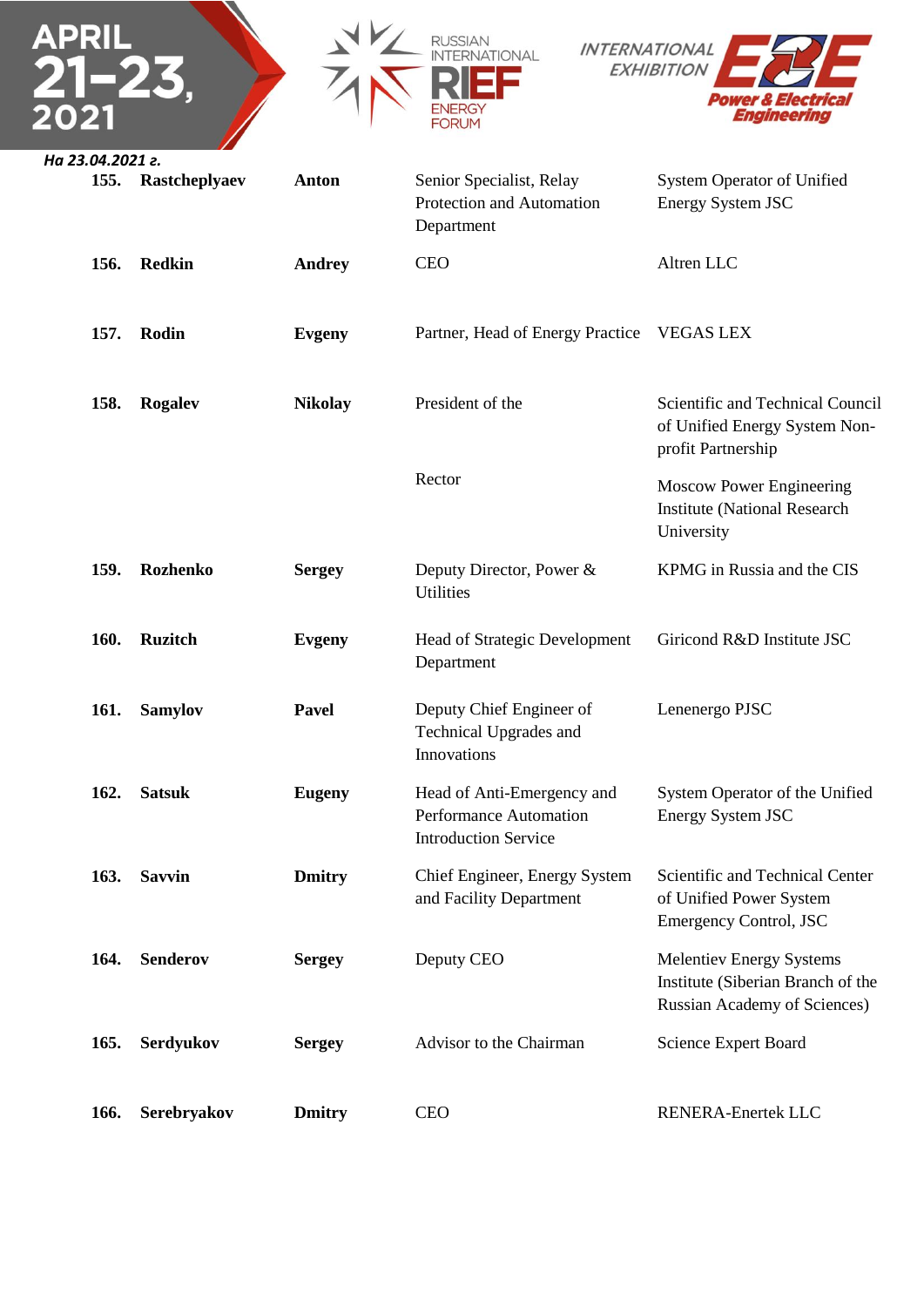



| 167. | Shalabaev        | <b>Timur</b>   | <b>Executive Director</b>                                        | Solar Energy Association of<br>Kazakhstan                                                                                                       |
|------|------------------|----------------|------------------------------------------------------------------|-------------------------------------------------------------------------------------------------------------------------------------------------|
| 168. | <b>Shapiro</b>   | <b>Mikhail</b> | <b>CEO</b>                                                       | Danfoss                                                                                                                                         |
| 169. | <b>Shibayev</b>  | <b>Taras</b>   | Ph.D. in Technology, Senior<br><b>Structural Engineer</b>        | Ural Turbine Works JSC                                                                                                                          |
| 170. | <b>Shilo</b>     | Konstantin     | <b>Chief Sales Engineer</b>                                      | <b>AUMA</b> Actuators Ltd.                                                                                                                      |
| 171. | <b>Shinkarev</b> | <b>Artem</b>   | Deputy CEO                                                       | Gas Power Equipment Product<br>Group                                                                                                            |
|      |                  |                | Head of the Gas Power<br><b>Equipment Department</b>             | <b>KMPO JSC</b>                                                                                                                                 |
| 172. | Shipitsyna       | <b>Maria</b>   | Senior Manager for<br>Sustainability                             | Enel Russia PJSC                                                                                                                                |
| 173. | <b>Shirvanov</b> | Emil           | Senior Expert of Data Safety<br>and Protection Department        | Rosseti PJSC                                                                                                                                    |
| 174. | Sinyanskiy       | <b>Ivan</b>    | Head of the Relay and<br><b>Automation Management</b><br>Systems | Scientific and Technical Center<br>of Unified Power System<br><b>Emergency Control, JSC</b>                                                     |
| 175. | <b>Sirotenko</b> | <b>Evgeny</b>  | Deputy CEO                                                       | Interregional Dispatching Office<br>of the North-West Energy<br>System, Branch Office of<br>System Operator of the Unified<br>Energy System JSC |
| 176. | <b>Sirotkin</b>  | <b>Alexey</b>  | <b>CEO</b>                                                       | Systemtechnik LLC                                                                                                                               |
| 177. | <b>Skvortsov</b> | <b>Dmitry</b>  | Deputy CEO for Business<br>Development                           | PLC Technology LLC                                                                                                                              |
| 178. | Sliwanski        | <b>Pascal</b>  | <b>Consulate General</b>                                         | Consul General of France in St.<br>Petersburg                                                                                                   |
| 179. | <b>Smirnov</b>   | <b>Mikhail</b> | Doctor of Political Sciences,<br>Chairman                        | Russia-Kazakhstan Business<br>Council                                                                                                           |

 $\Gamma$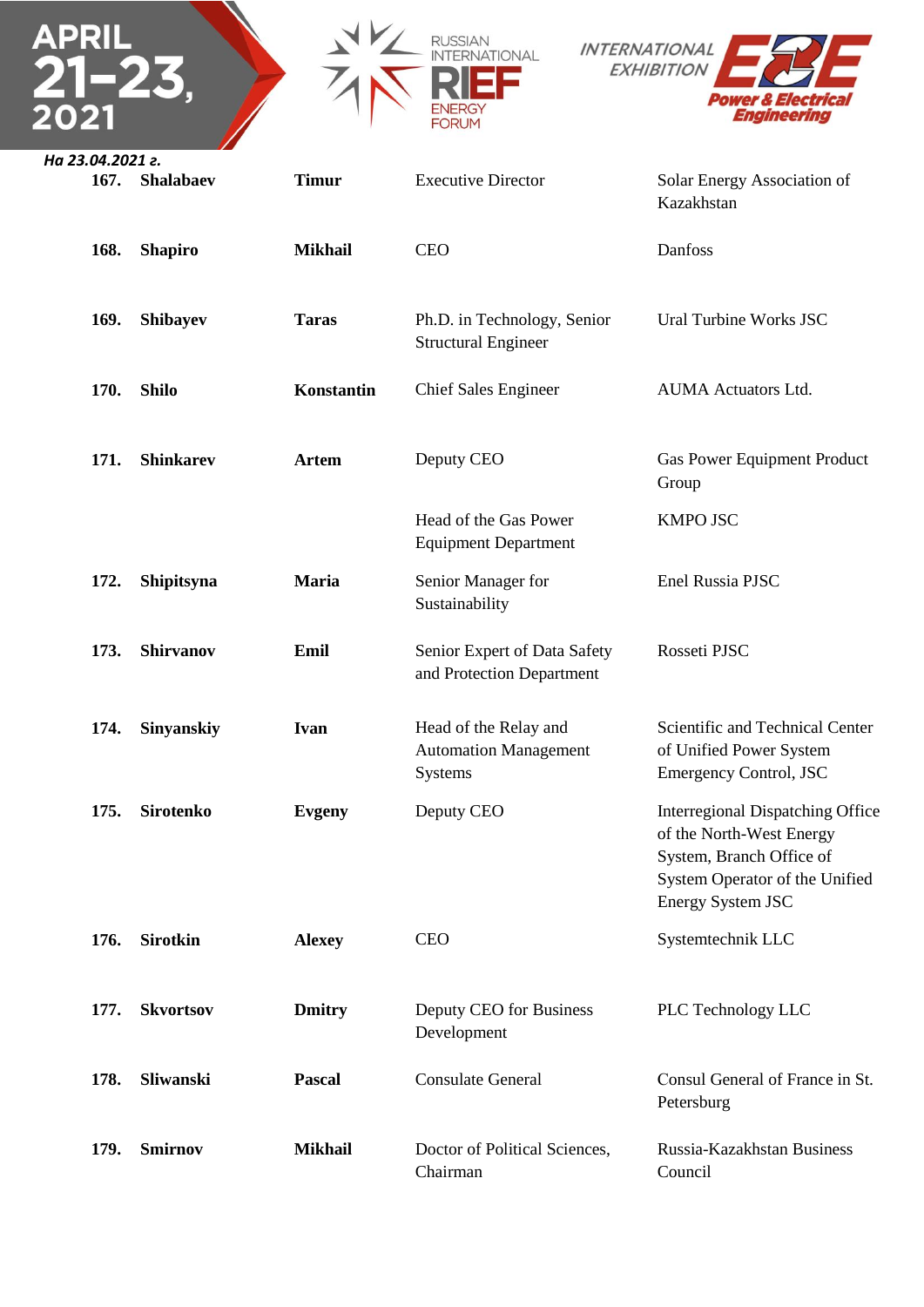|                  |                        |                 | <b>INTERNATIONAL</b><br><b>JATIONAL</b><br><b>FORUM</b>         | <b>EXHIBITION</b><br>Power & Electrica<br>Enaineering                                                                                                                                                     |
|------------------|------------------------|-----------------|-----------------------------------------------------------------|-----------------------------------------------------------------------------------------------------------------------------------------------------------------------------------------------------------|
| На 23.04.2021 г. |                        |                 | President                                                       | EnergoInnovatsiya Association<br>of Innovative Energy<br>Enterprises                                                                                                                                      |
| 180.             | <b>Sobakin</b>         | <b>Alexey</b>   | Deputy CEO                                                      | Scientific and Technical Center<br>of Unified Power System<br>"Power Supply Management"<br><b>JSC</b>                                                                                                     |
| 181.             | <b>Stepanov</b>        | <b>Dmitry</b>   | Deputy CEO                                                      | Altren LLC                                                                                                                                                                                                |
|                  |                        |                 | Chairman of Wind Energy<br><b>Technologies Basic Department</b> | <b>Ulyanovsk State Technical</b><br>University                                                                                                                                                            |
| 182.             | <b>Sviridov</b>        | <b>Anton</b>    | <b>CEO</b>                                                      | St. Petersburg Heating Grid                                                                                                                                                                               |
| 183.             | <b>Tadzhibaev</b>      | <b>Alexey</b>   | Honorary Power Engineer of the<br><b>Russian Federation</b>     | St. Petersburg Energy Institute<br>for Advanced Training                                                                                                                                                  |
|                  |                        |                 | Head                                                            | <b>Energy Equipment Technical</b><br>State Monitoring and<br>Management Dept.                                                                                                                             |
|                  |                        |                 | Vice President                                                  | Union of North-Western Energy<br>Companies                                                                                                                                                                |
| 184.             | <b>Tarbaeva</b>        | <b>Veronika</b> | President                                                       | Union for Conservation of<br>Nature                                                                                                                                                                       |
| 185.             | <b>Tchmul</b>          | <b>Valery</b>   | Head of the Department                                          | Heat Supply Facilities and Heat<br>Consuming Plants Supervision,<br>Federal Environmental,<br><b>Industrial and Nuclear</b><br><b>Supervision Service</b><br>(Rostechnadzor), North-Western<br>Department |
| 186.             | <b>Teplovodskiy</b>    | German          | Head of Representative Office                                   | MWM Austria GmbH                                                                                                                                                                                          |
| 187.             | <b>Ter-Mateosyants</b> | Ivan            | <b>Executive Director</b>                                       | Scientific & Industrial Valve<br><b>Manufacturers Association</b>                                                                                                                                         |
| 188.             | <b>Titov</b>           | <b>Maxim</b>    | Head of ENERPO Research<br>Center                               | European University at St.<br>Petersburg                                                                                                                                                                  |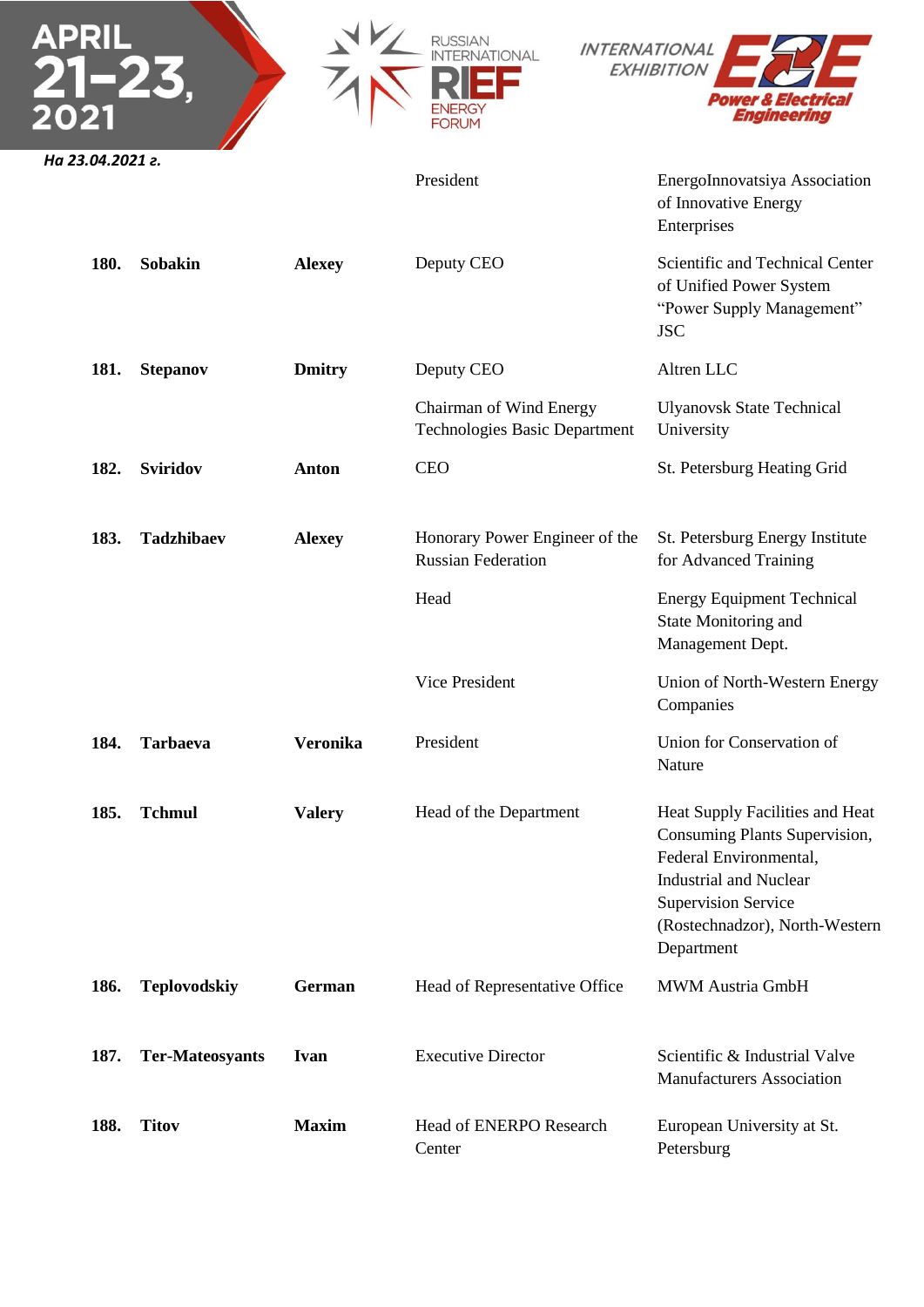







| 189. | <b>Tomin</b>      | <b>Nikita</b>   | <b>Chief of Laboratory</b>                                       | <b>Melentiev Energy Systems</b><br>Institute (Siberian Branch of the<br><b>Russian Academy of Sciences)</b> |
|------|-------------------|-----------------|------------------------------------------------------------------|-------------------------------------------------------------------------------------------------------------|
| 190. | <b>Tregubov</b>   | <b>Ivan</b>     | <b>First Deputy Director</b>                                     | Energy Saving Centre, St.<br>Petersburg State Government-<br>financed Institution                           |
| 191. | <b>Tsiviliy</b>   | <b>Sergey</b>   | Head of Technical Policy<br>Department                           | <b>STS</b> Group                                                                                            |
| 192. | <b>Tsvetkov</b>   | <b>Denis</b>    | Deputy Director for Technical<br>Development                     | SmolenskAtomEnergoSbyt<br><b>Branch</b>                                                                     |
| 193. | Tsygankova        | <b>Alena</b>    | Acting Head of Legal Support<br>Department                       | <b>IDGC</b> of North-West PJSC                                                                              |
| 194. | <b>Tulsky</b>     | <b>Vladimir</b> | Director, Institute of Electrical<br>Power Engineering           | Moscow Energy Institute<br>(National Research University)                                                   |
| 195. | <b>Tulyakov</b>   | <b>Igor</b>     | Head of the Energy Service and<br><b>Energy Audit Department</b> | St. Petersburg Sales Company<br><b>JSC</b>                                                                  |
| 196. | <b>Tutikov</b>    | <b>Vladimir</b> | Pro-Rector for Research                                          | Ivanovo State Power University                                                                              |
| 197. | <b>Tyagunov</b>   | <b>Mikhail</b>  | Professor, Department of<br>Hydrapower and Renewable<br>Energy   | Moscow Energy Institute<br>(National Research University)                                                   |
| 198. | <b>Urmanov</b>    | <b>Denis</b>    | Ph.D. in Engineering; Deputy<br><b>CEO</b> for Science           | <b>Sovtest ATE</b>                                                                                          |
|      |                   |                 | Member of Small-scale<br><b>Generation Subcommittee</b>          | <b>Business Russia All-Russian</b><br><b>Public Entity</b>                                                  |
| 199. | <b>Usachev</b>    | <b>Anton</b>    | Director                                                         | <b>Russian Solar Energy</b><br>Association                                                                  |
| 200. | <b>Vishtibeev</b> | <b>Alexey</b>   | <b>Head of Department</b>                                        | Scientific and Technical Center<br>of Unified Power System<br><b>Emergency Control, JSC</b>                 |
| 201. | <b>Vladimirov</b> | <b>Sergey</b>   | Deputy Director                                                  | Tavrida Electric North-West                                                                                 |